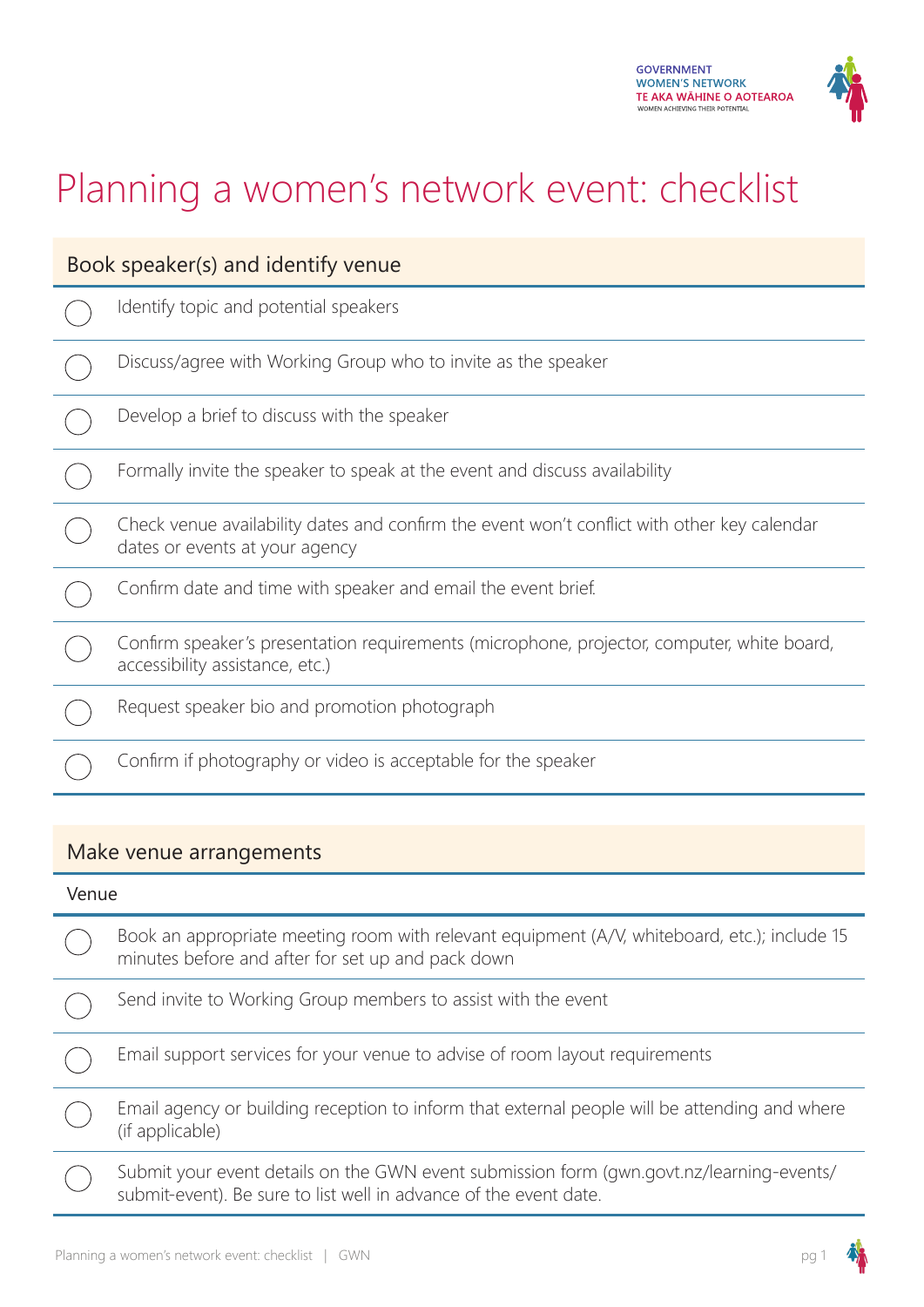## Catering

|                                                      | If budget is available for catering (e.g. tea, coffee, biscuits), raise purchase order and place<br>order.                                                                                   |  |
|------------------------------------------------------|----------------------------------------------------------------------------------------------------------------------------------------------------------------------------------------------|--|
|                                                      |                                                                                                                                                                                              |  |
| <b>Promotion</b> (start at least 3 weeks in advance) |                                                                                                                                                                                              |  |
| Background info                                      |                                                                                                                                                                                              |  |
|                                                      | Speaker's name and any applicable titles (Dame, ONZM, Prof, Dr, etc.)                                                                                                                        |  |
|                                                      | Confirmed venue                                                                                                                                                                              |  |
|                                                      | Date and time                                                                                                                                                                                |  |
|                                                      | Speaker bio and photograph                                                                                                                                                                   |  |
|                                                      | Relevant websites for GWN's event listing, GWN's website, women's network, partners or<br>sponsors                                                                                           |  |
| <b>Promotion materials</b>                           |                                                                                                                                                                                              |  |
|                                                      | Make flyers or posters where appropriate                                                                                                                                                     |  |
|                                                      | Share information/materials with Working Group to share and distribute                                                                                                                       |  |
|                                                      | Request the event be featured in the GWN Events newsletter and/or on the GWN LinkedIn<br>page; confirm that event details on the GWN event webpage are correct                               |  |
|                                                      | If appropriate, request use of GWN pull-up banner to display at the event venue on the day.<br>For Auckland: contact agwn@gwn.govt.nz; for Wellington contact enquiries@gwn.govt.nz.         |  |
|                                                      | If appropriate, share the event details and booking listing on your agency's intranet with<br>suitable information and messaging, or contact the agency/department's Communications<br>team. |  |
|                                                      | If the speaker is another CE or very senior manager or official, consider if your agency's CE<br>office or other management team member should be informed as a courtesy.                    |  |

#### Event prep

### 2-3 weeks before the event

Prepare an introduction for the speaker or arrange for someone else to do it